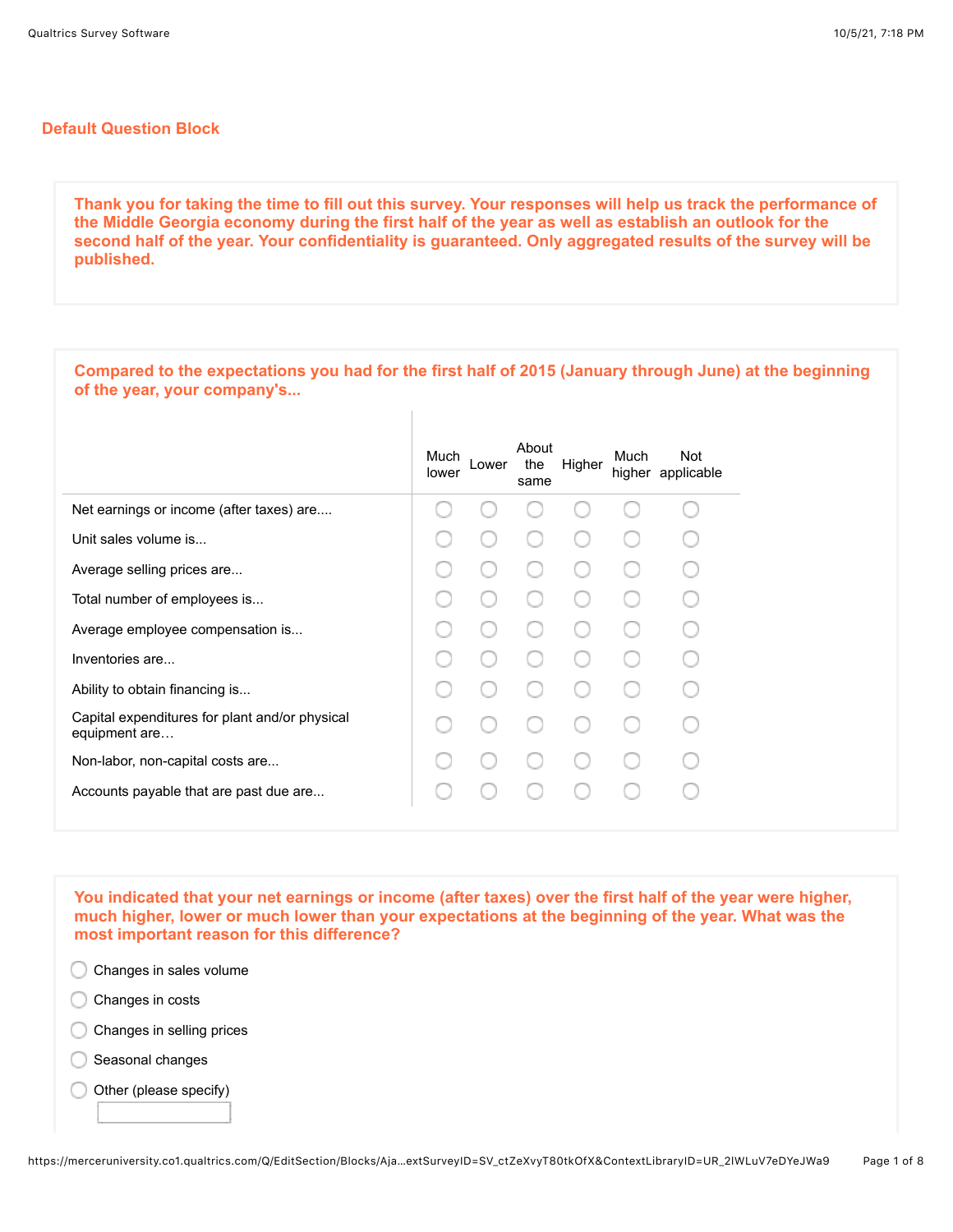| Please rank the three most significant obstacles that applied to your business during the first half of<br>2015. Enter 1 next to the most important, 2 next to second most important and 3 next to third most<br>important. |
|-----------------------------------------------------------------------------------------------------------------------------------------------------------------------------------------------------------------------------|
| Taxes                                                                                                                                                                                                                       |
| Inflation                                                                                                                                                                                                                   |
| Poor sales                                                                                                                                                                                                                  |
| Access to financing                                                                                                                                                                                                         |
| Interest rates                                                                                                                                                                                                              |
| Cost of labor                                                                                                                                                                                                               |
| Quality of labor                                                                                                                                                                                                            |
| Government regulations and/or red tape                                                                                                                                                                                      |
| Other (please specify)                                                                                                                                                                                                      |
|                                                                                                                                                                                                                             |

**You indicated that one of the three most significant obstacles that applied to your business during the first half of 2015 was "government regulations and/or red tape." Could you identify if such regulations and/or red tape were at...**

**The federal government level** 

**The state government level** 

The local government level

Other (please specify)

| Did you have any difficulty finding employees with particular labor skill sets during the first half of<br>2015? If so, what labor skill sets were the most difficult to find? Please mark all that apply. |
|------------------------------------------------------------------------------------------------------------------------------------------------------------------------------------------------------------|
| Sales and customer representatives                                                                                                                                                                         |
| Cashiers and clerks                                                                                                                                                                                        |
| Office and administration support                                                                                                                                                                          |
| Laborers and freight/stock/material movers                                                                                                                                                                 |
| Construction workers and supervisors                                                                                                                                                                       |
| Agricultural workers                                                                                                                                                                                       |
| Machinists, welders, cutters, solderers and brazers                                                                                                                                                        |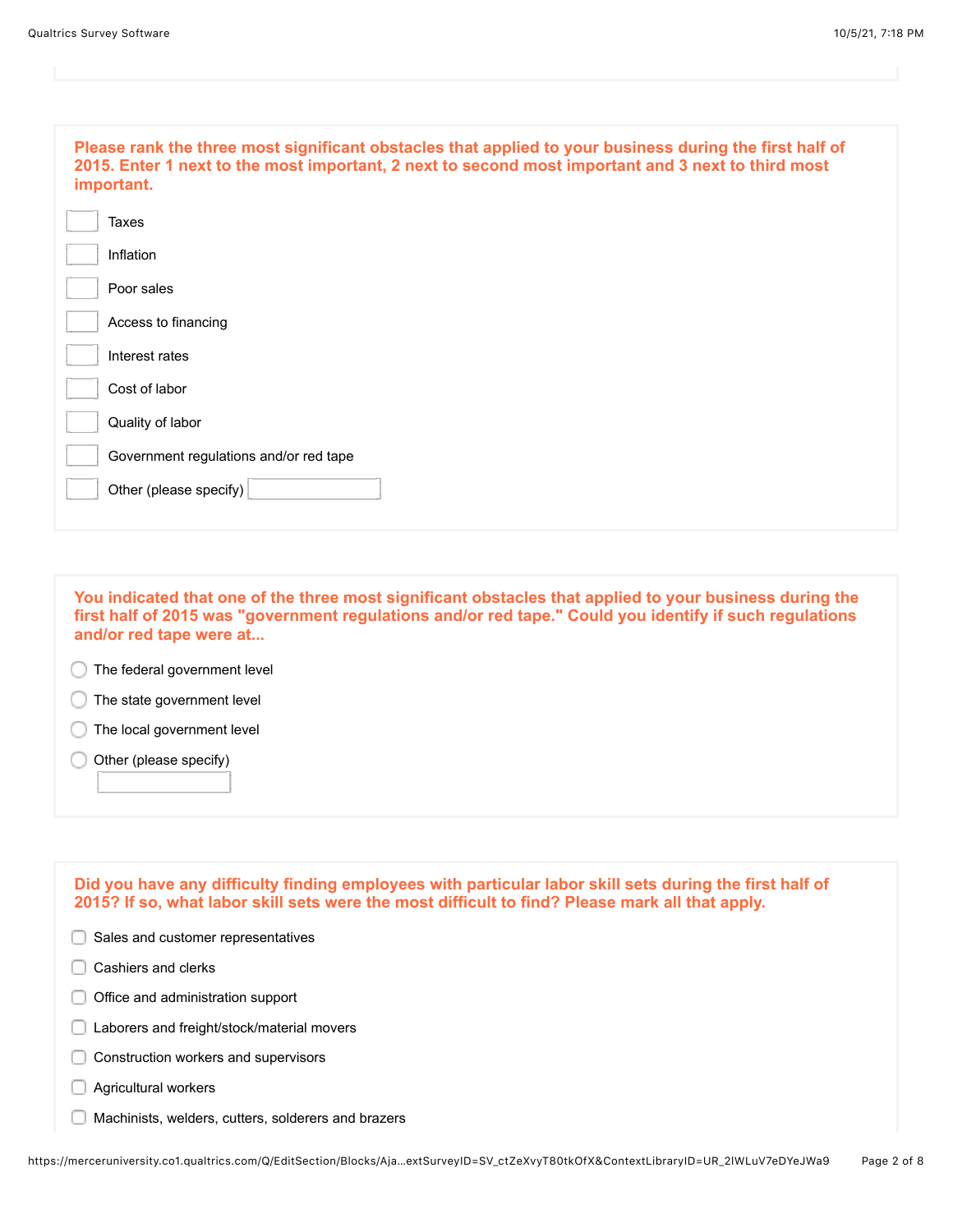- **Maintenance and repair workers**
- Industrial production managers
- **Marketing professionals**
- **Finance and accounting professionals**
- **Lawyers and legal representatives**
- $\Box$  Healthcare practitioners
- $\Box$  Other (please specify)

## **Looking ahead to the second half of 2015, exclusively for your company, you expect...**

|                                                                   | Much<br>lower | _ower | About<br>the<br>same | Higher | Much | Not<br>higher Applicable |
|-------------------------------------------------------------------|---------------|-------|----------------------|--------|------|--------------------------|
| Net earnings or income (after taxes) to be                        |               |       |                      |        |      |                          |
| Unit sales volume to be                                           |               |       |                      |        |      |                          |
| Average selling prices to be                                      |               |       |                      |        |      |                          |
| Total number of employees to be                                   |               |       |                      |        |      |                          |
| Average employee compensation to be                               |               |       |                      |        |      |                          |
| Ability to obtain financing to be                                 |               |       |                      |        |      |                          |
| Inventories to be                                                 |               |       |                      |        |      |                          |
| Capital expenditures for plant and/or physical equipment to<br>be |               |       |                      |        |      |                          |
| Non-capital, non-labor costs to be                                |               |       |                      |        |      |                          |
| Accounts payable that are past due to be                          |               |       |                      |        |      |                          |
|                                                                   |               |       |                      |        |      |                          |

**You indicated that you expect your net earnings or income (after taxes) in the second half of the year to be higher, much higher, lower or much lower than they are now. Why do you think this will be the case?** 

- C Changes in sales volume
- Changes in costs
- Changes in selling prices
- C Seasonal changes
- Other (please specify)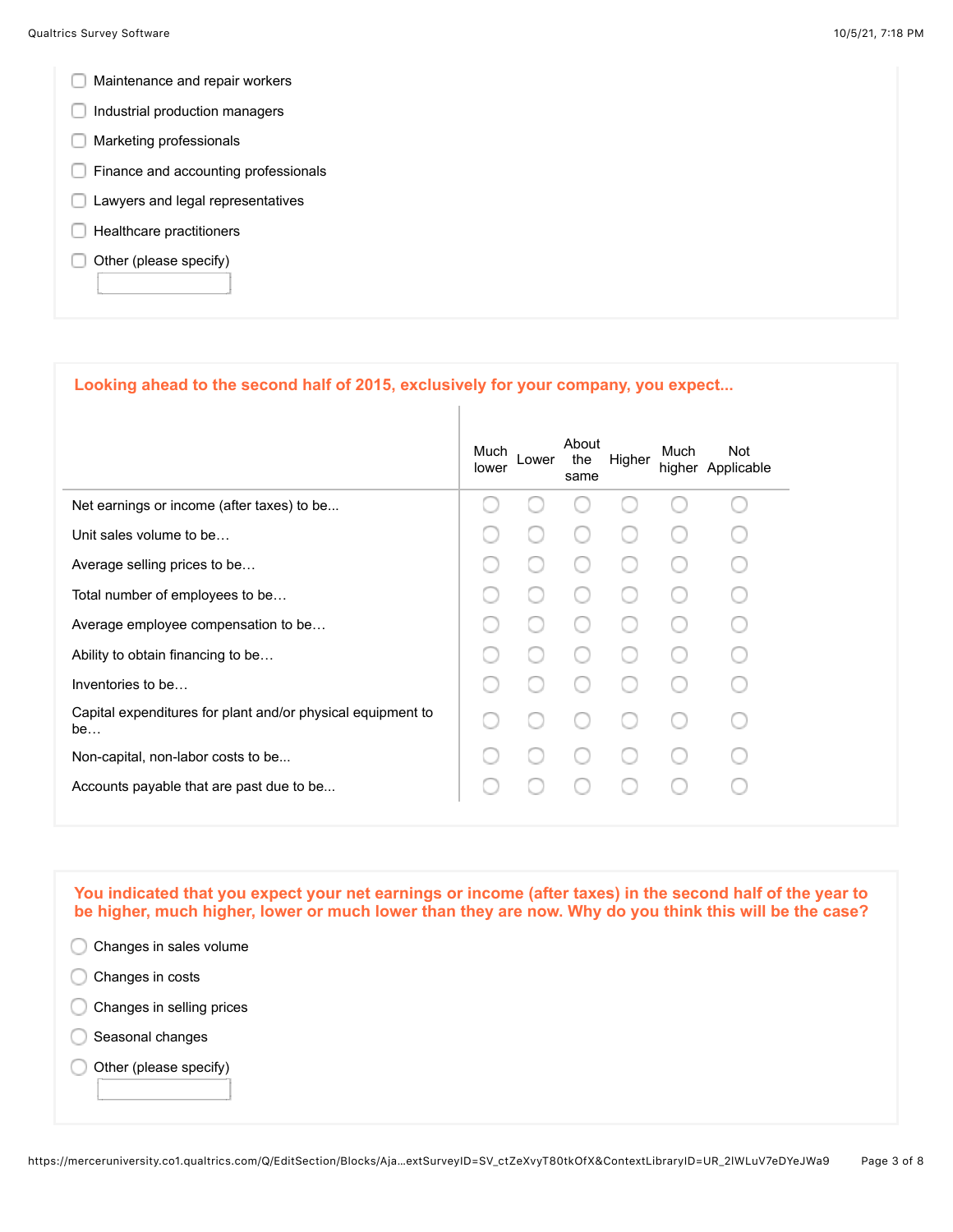| Please rank the three most significant obstacles that you expect will apply to your business in the<br>second half of 2015. Enter 1 next to the most important, 2, next to the second most important, and 3,<br>next to the third most important. |
|---------------------------------------------------------------------------------------------------------------------------------------------------------------------------------------------------------------------------------------------------|
| Taxes                                                                                                                                                                                                                                             |
| Inflation                                                                                                                                                                                                                                         |
| Poor sales                                                                                                                                                                                                                                        |
| Access to financing                                                                                                                                                                                                                               |
| Interest rates                                                                                                                                                                                                                                    |
| Cost of labor                                                                                                                                                                                                                                     |
| Quality of labor                                                                                                                                                                                                                                  |
| Government regulations and/or red tape                                                                                                                                                                                                            |
| Other (please specify)                                                                                                                                                                                                                            |
|                                                                                                                                                                                                                                                   |

**You indicated that one of the three most significant obstacles that you expect will apply to your business in the second half of 2015 will be "government regulations and/or red tape." Do you expect such regulations and/or red tape to be at...**

The federal government level

**The state government level** 

The local government level

 $\bigcirc$  Other (please specify)

| Georgia?      |          | How likely is it that the second half of 2015 will be a good time for your business to expand in Middle |        |             |
|---------------|----------|---------------------------------------------------------------------------------------------------------|--------|-------------|
| Very Unlikely | Unlikely | Undecided                                                                                               | ∟ikely | Very Likely |
|               |          |                                                                                                         |        |             |
|               |          |                                                                                                         |        |             |

| In general, how do you think the overall economy of Middle Georgia will be doing in the second half of 2015? |       |                |        |             |
|--------------------------------------------------------------------------------------------------------------|-------|----------------|--------|-------------|
| Much Worse                                                                                                   | Worse | About the Same | Better | Much Better |
|                                                                                                              |       |                |        |             |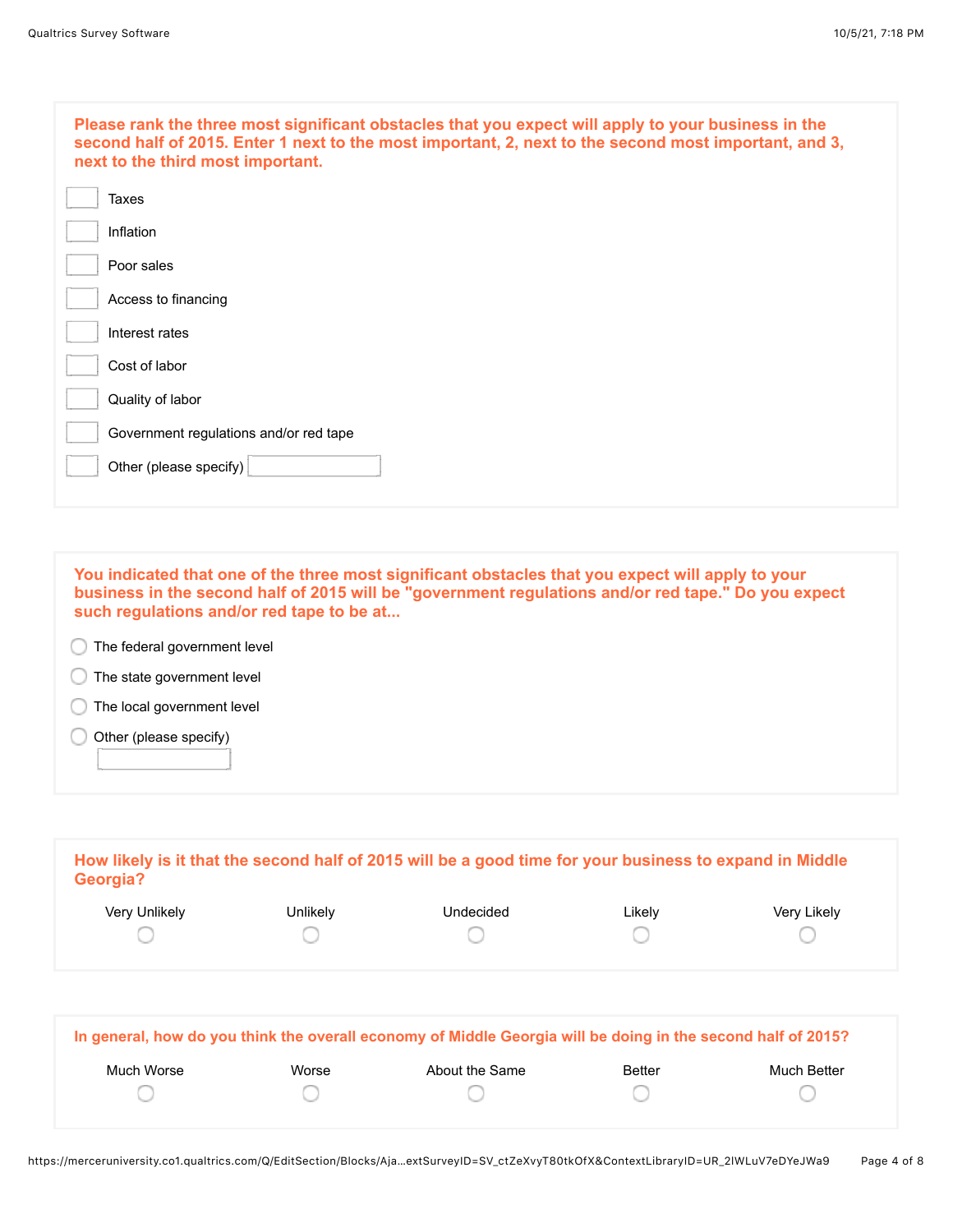**Approximately, how many employees do you currently have, full and part-time, in the Middle Georgia area?**

| During the first half of 2015, how easy was it for your company to fill vacancies in Middle Georgia? |           |         |      |           |
|------------------------------------------------------------------------------------------------------|-----------|---------|------|-----------|
| Verv Difficult                                                                                       | Difficult | Neutral | Easv | Very Easy |
|                                                                                                      |           |         |      |           |

| What was the main obstacle that you faced during the first half of 2015 when attempting to fill vacancies<br>in Middle Georgia? |  |
|---------------------------------------------------------------------------------------------------------------------------------|--|
|                                                                                                                                 |  |

| If you plan to hire new employees in Middle Georgia during the second half of 2015, will they mostly be |           |                                      |  |
|---------------------------------------------------------------------------------------------------------|-----------|--------------------------------------|--|
| Part Time                                                                                               | Full Time | We do not plan to hire new employees |  |
|                                                                                                         |           |                                      |  |

| What particular labor skill sets would you be looking for in potential employees during the second half<br>of 2015? |
|---------------------------------------------------------------------------------------------------------------------|
| Sales and customer representatives                                                                                  |
| Cashiers and clerks                                                                                                 |
| Office and administration support                                                                                   |
| Laborers and freight/stock/material movers                                                                          |
| Construction workers and supervisors                                                                                |
| Agricultural workers                                                                                                |
| Machinists, welders, cutters, solderers and brazers                                                                 |
| Maintenance and repair workers                                                                                      |
| Industrial production managers                                                                                      |
| Marketing professionals                                                                                             |
|                                                                                                                     |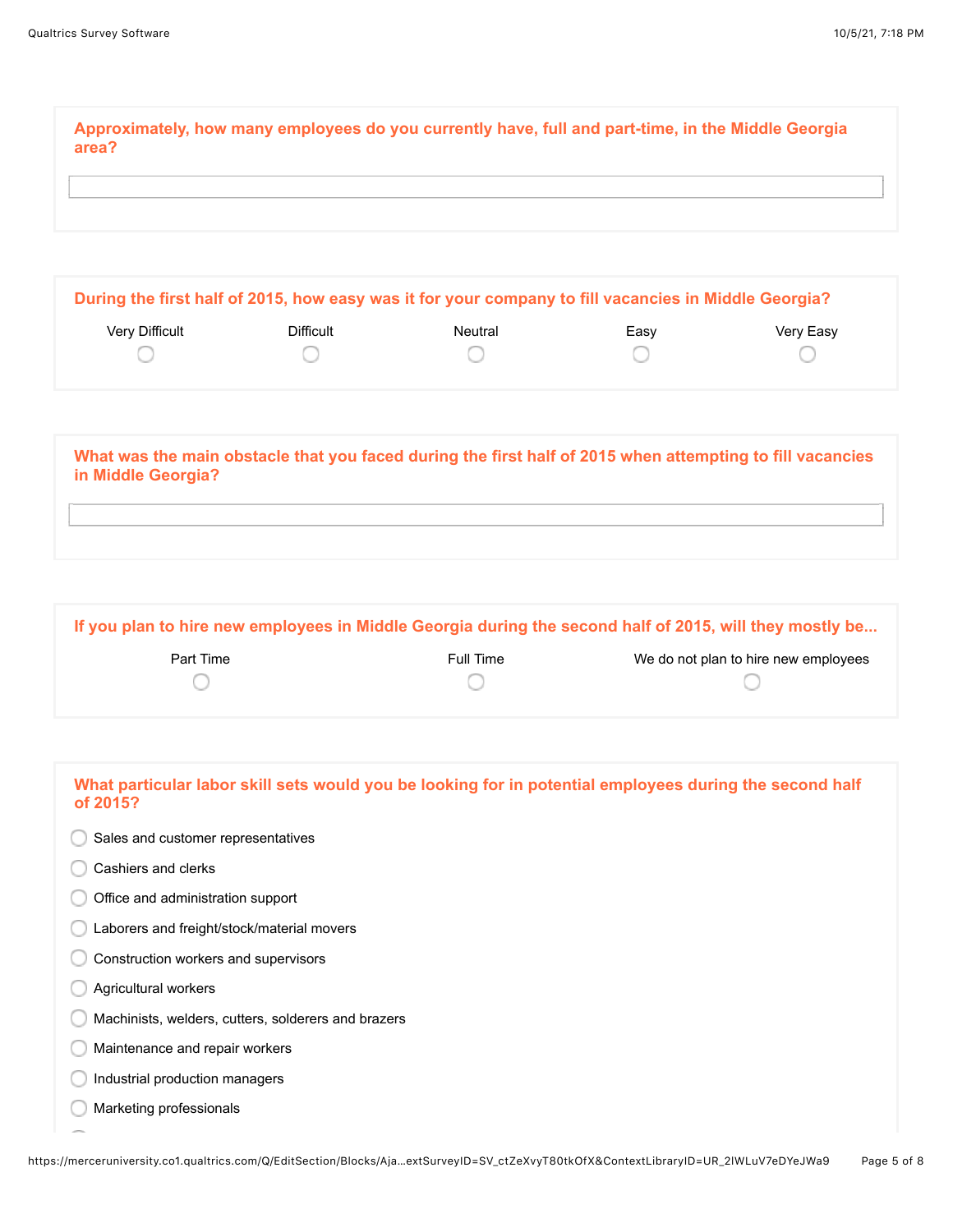Finance and accounting professionals

- Lawyers and legal representatives
- **C** Healthcare practitioners
- Other (please specify)

**In which Middle Georgia county do you plan to hire new employees during the second half 2015? Please check all that apply.**

- Baldwin County
- Bibb County
- **Jones County**
- **Monroe County**
- Crawford County
- Peach County
- **Twiggs County**
- **Wilkinson County**
- **Houston County**
- **Pulaski County**
- **Putnam County**

| those affected mostly be                               |           | If you plan to REDUCE the number of employees in Middle Georgia during the second half of 2015, will |
|--------------------------------------------------------|-----------|------------------------------------------------------------------------------------------------------|
| Part Time                                              | Full Time | We do not plan to reduce the number of<br>employees                                                  |
|                                                        |           |                                                                                                      |
| half of 2015? Please check all that apply.<br>________ |           | In which Middle Georgia county do you plan to REDUCE the number of employees during the second       |

- Baldwin County
- Bibb County
- **Jones County**
- **Monroe County**
- Crawford County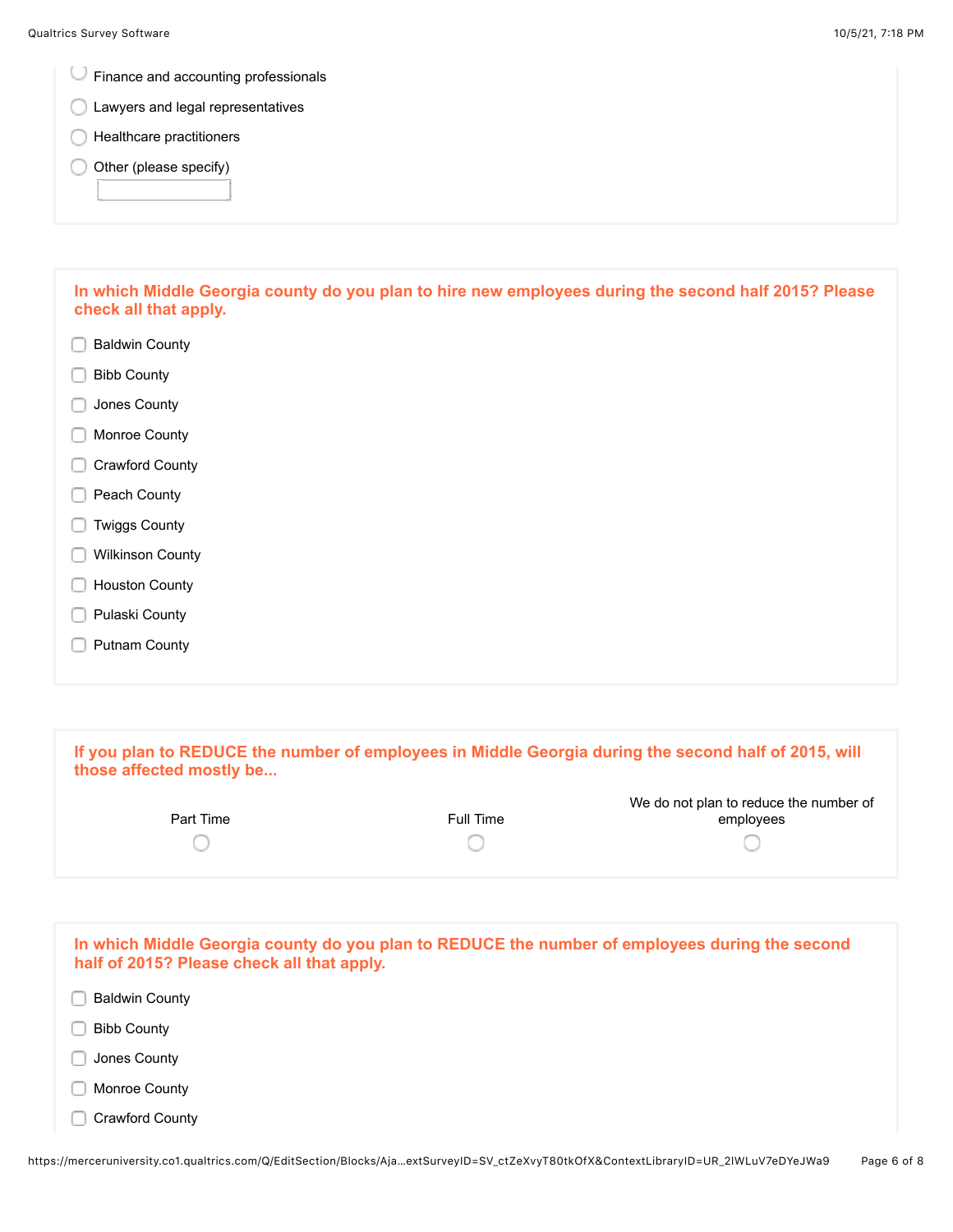- Peach County
- **Twiggs County**
- **Wilkinson County**
- **Houston County**
- **Pulaski County**
- **Putnam County**

**Do you own this business? The Second Contract of the Second Contract Contract Contract Contract Contract Contract Contract Contract Contract Contract Contract Contract Contract Contract Contract Contract Contract Contract Contract Contract Contrac** 0 ∩

| Is your company headquartered in Middle Georgia? |     |
|--------------------------------------------------|-----|
| Yes                                              | No. |
|                                                  |     |

| In which Middle Georgia county is your principal office located? |
|------------------------------------------------------------------|
| <b>Baldwin County</b>                                            |
| <b>Bibb County</b>                                               |
| Jones County                                                     |
| Monroe County                                                    |
| <b>Crawford County</b>                                           |
| Peach County                                                     |
| <b>Twiggs County</b>                                             |
| <b>Wilkinson County</b>                                          |
| <b>Houston County</b>                                            |
| Pulaski County                                                   |
| <b>Putnam County</b>                                             |
|                                                                  |

**Please classify your major business activity, using one of the categories below:**

 $\curvearrowright$